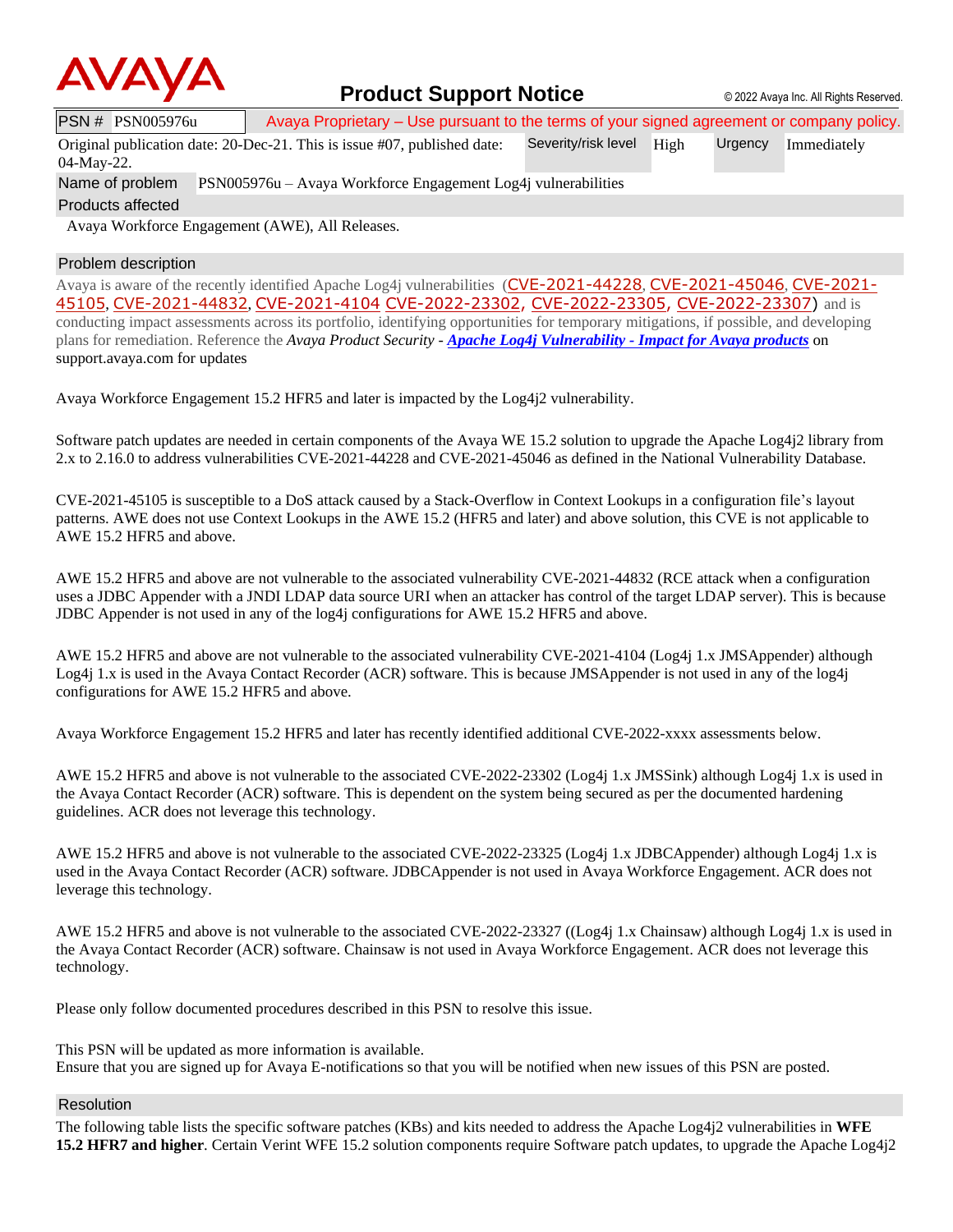library from 2.x to 2.17.1. These software updates can be accessed through the Avaya Support portal / PLDS or through the Verint Software Download page in Verint Connect. Customers on WFO Packages 700 through 816 will need to update to WFO 917.

| <b>Product Category</b>     | <b>Subsystem</b>                  | <b>PLDS ID</b> | <b>Patch or Kit Number</b> |
|-----------------------------|-----------------------------------|----------------|----------------------------|
| <b>WFE Suite</b>            | Oracle WebLogic                   | WFO000001066   | Security Kit 17 (KB211818) |
| <b>WFE Suite</b>            | <b>WFO</b> Package                | WFO000001078   | WFO 917 (KB211994)         |
| <b>WFE Suite</b>            | <b>Audit Service</b>              | WFO000001071   | KB211799 or later          |
| <b>Quality Monitoring</b>   | <b>AQM</b> Orchestrator           | WFO000001067   | KB211807 or later          |
| <b>Quality Monitoring</b>   | <b>AQM</b> Poller                 | WFO000001068   | KB211883 or later          |
| <b>Quality Monitoring</b>   | <b>AQM Scoring Rules</b>          | WFO000001069   | KB211806 or later          |
|                             | Builder                           |                |                            |
| <b>Enterprise Recording</b> | Archiver                          | WFO000001070   | KB211761 or later          |
| <b>Enterprise Recording</b> | Recorder API                      | WFO000001073   | KB211760 or later          |
| Analytics                   | Speech Categorization x64         | WFO000001074   | KB211788 or later          |
| Analytics                   | <b>Transcription Repository</b>   | WFO000001077   | KB211789 or later          |
|                             | Service                           |                |                            |
| Analytics                   | <b>Text Analytics Application</b> | WFO000001076   | KB211906 or later          |
| <b>Customer Feedback</b>    | <b>CF ETL</b>                     | WFO000001072   | KB211814 or later          |
| <b>Customer Feedback</b>    | <b>Survey Server</b>              | WFO000001075   | KB211815 or later          |
| Mobile                      | Mobile Gateway                    | WFO000001057   | KB212036 or later          |

The following table lists the specific software patches (KBs) and kits needed to address the Apache Log4j2 vulnerabilities in **WFE 15.2 HFR5**. Software patch updates are needed in certain components of the Verint WFE 15.2 solution to upgrade the Apache Log4j2 library from 2.x to 2.16.0. These software updates can be accessed through the Avaya Support portal / PLDS or through the Verint Software Download page in Verint Connect. Customers on WFO Packages HF0700 through HF0816 will need to update to WFO HF0910 or above before applying the KBs for Framework Foundation.

| <b>Product Category</b>     | <b>Subsystem</b>                  | <b>PLDS ID</b> | <b>Patch or Kit Number</b>  |
|-----------------------------|-----------------------------------|----------------|-----------------------------|
| <b>WFE Suite</b>            | Oracle WebLogic                   | WFO000001041   | Security Kit 16b (KB211642) |
| <b>WFE Suite</b>            | Framework Foundation              | WFO000001061   | KB171899 (for systems on    |
|                             |                                   |                | HF0544) or later            |
| <b>WFE Suite</b>            | <b>Audit Service</b>              | WFO000001046   | KB211694 or later           |
| <b>Quality Monitoring</b>   | <b>AQM</b> Orchestrator           | WFO000001047   | KB211698 or later           |
| <b>Quality Monitoring</b>   | <b>AQM Poller</b>                 | WFO000001048   | KB211699 or later           |
| <b>Quality Monitoring</b>   | <b>AQM Scoring Rules Builder</b>  | WFO000001049   | KB211697 or later           |
| <b>Enterprise Recording</b> | Archiver                          | WFO000001050   | KB211706 or later           |
| <b>Enterprise Recording</b> | Recorder API                      | WFO000001051   | KB211708 or later           |
| Analytics                   | Speech Categorization x64         | WFO000001052   | KB211709 or later           |
| Analytics                   | <b>Transcription Repository</b>   | WFO000001053   | KB211711 or later           |
|                             | Service                           |                |                             |
| Analytics                   | <b>Text Analytics Application</b> | WFO000001054   | KB211717 or later           |
| <b>Customer Feedback</b>    | <b>CF ETL</b>                     | WFO000001055   | KB211710 or later           |
| <b>Customer Feedback</b>    | <b>Survey Server</b>              | WFO000001056   | KB211684 or later           |
| Mobile                      | Mobile Gateway                    | WFO000001057   | KB202394 or later           |

## Workaround or alternative remediation

N/A

## Remarks

PSN Revision History

Issue 1 – December 20, 2021: Initial publication.

Issue 2 – December 22, 2021: Addition of Avaya PLDS details for software downloads. Confirmation that CVE-2021-45105 is not applicable for AWE 15.2 HFR7 and above.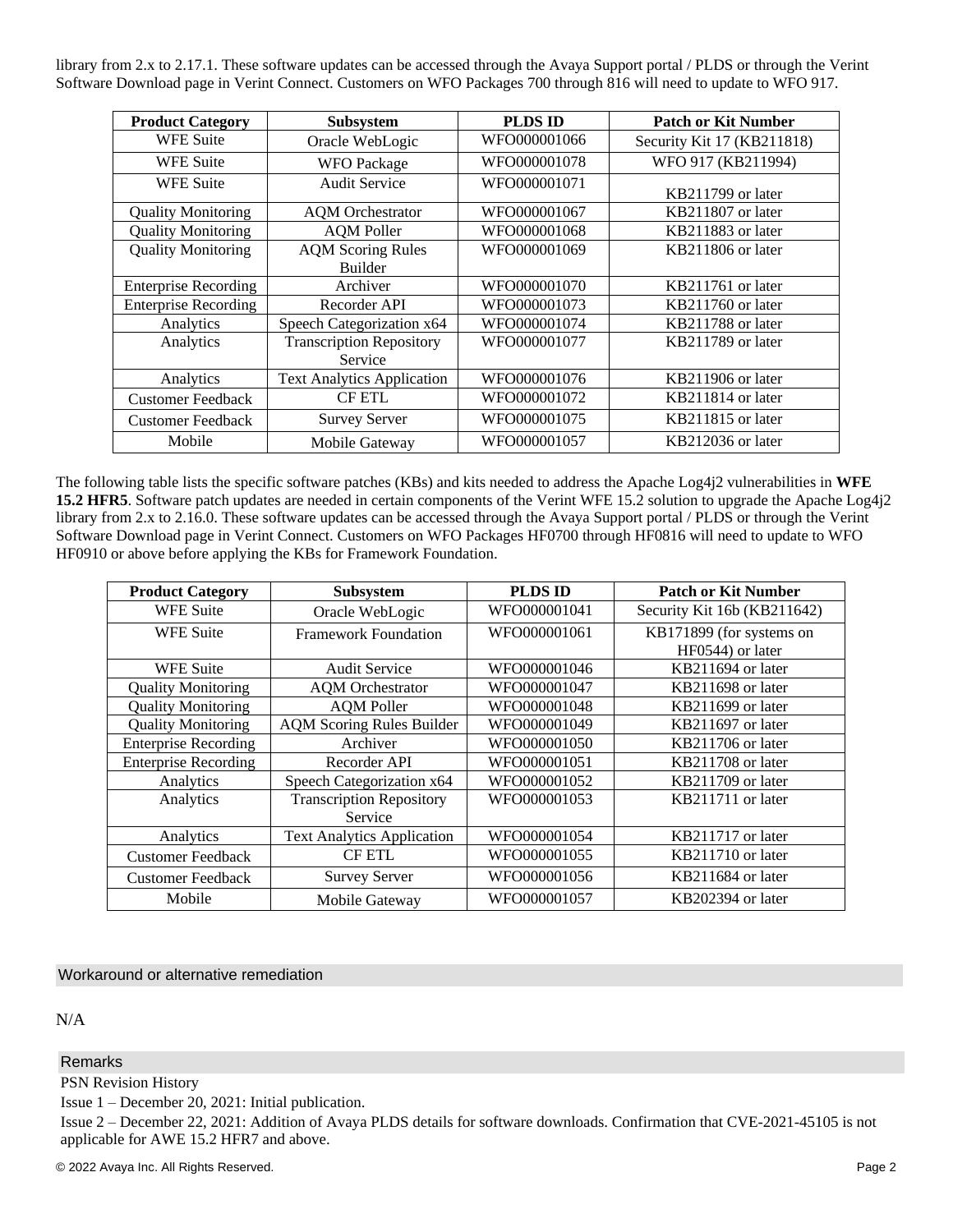Issue 3 – December 24, 2021: Updated for 15.2 HFR5. Issue 4 – January 06, 2022: Updated for two further CVEs – both are N/A for AWE. Issue 5 – January 07, 2022: Title updated. Issue 6 – February 02, 2022: Updated for three further CVEs (CVE-2202-23302, CVE-2202-23325 and CVE-2202-23327 – all are N/A for AWE. Issue  $7 -$  May 04, 2022: KB updates to take  $Log4$  to 2.171.1 for 15.2 HFR7 and higher.

## **Additional Deployment Notes**

*KB Uninstall Directory Contains Vulnerable Files.*

For patch\directory information given below, for Avaya Workforce Engagement installations, the *%IMPACT360SOFTWAREDIR%*  directory is *AvayaAura\Software.*

Verint uses the directories in the %IMPACT360SOFTWAREDIR%\hotfixes directory to store previously installed versions of the product. The files in these directories are only used to roll back an installed KB to a previous version.

When a new component (KB) is installed on a Verint server, the existing files (pre-KB install) are backed up to the hotfixes folder. If the KB is ever rolled back to the previous version, then the backed-up versions from the hotfixes folder will be placed back into the production folders.

When the Hotfix Deployment Fix Tool (HDFT) runs, a process removes entries from the hotfixes folder if the rollback entry is more than 6 months old and the e: drive disk free space is below predetermined thresholds.

If a KB is installed to address a vulnerability in the product, old versions of vulnerable executables are placed in the hotfixes folder. Old versions are kept for the roll back process to work and are not used by the WFE software. If customers wish to remove all copies of the vulnerable files on the server, they can remove any of the KB###### folders. However, removing these folders also removes the ability to uninstall the KBs associated with those rollback folders.

## *Oracle Weblogic Patch Uninstall Directory Contains Vulnerable Files*

Product updates to the Oracle WebLogic component place old Oracle WebLogic patches in the

%IMPACT360SOFTWAREDIR%\ProductionServer\.patch\_storage directory. Similar to Verint's hotfixes directory, these are used to rollback WebLogic patches if necessary and are not used by the WFE software. Removal of specific patch directories removes the ability to rollback Oracle WebLogic patches.

## *Oracle WebLogic Update*

The following filename that exists on the system may cause confusion:

· %IMPACT360SOFTWAREDIR%\ProductionServer\oracle\_common\modules\thirdparty\log4j-2.11.1.jar.

Oracle WebLogic have addressed the vulnerability by upgrading log4j in place. Inspection of the manifest file contents will show that the contents are actually the log4j-core-2.16.0.jar

# **Patch Notes**

The information in this section concerns the patch, if any, recommended in the Resolution above.

| Backup before applying the patch |                       |
|----------------------------------|-----------------------|
| Always                           |                       |
| Download                         |                       |
| $n/a$ .                          |                       |
| Patch install instructions       | Service-interrupting? |
| n/a                              | Yes                   |
| Verification                     |                       |
| n/a                              |                       |
| Failure                          |                       |
| n/a                              |                       |